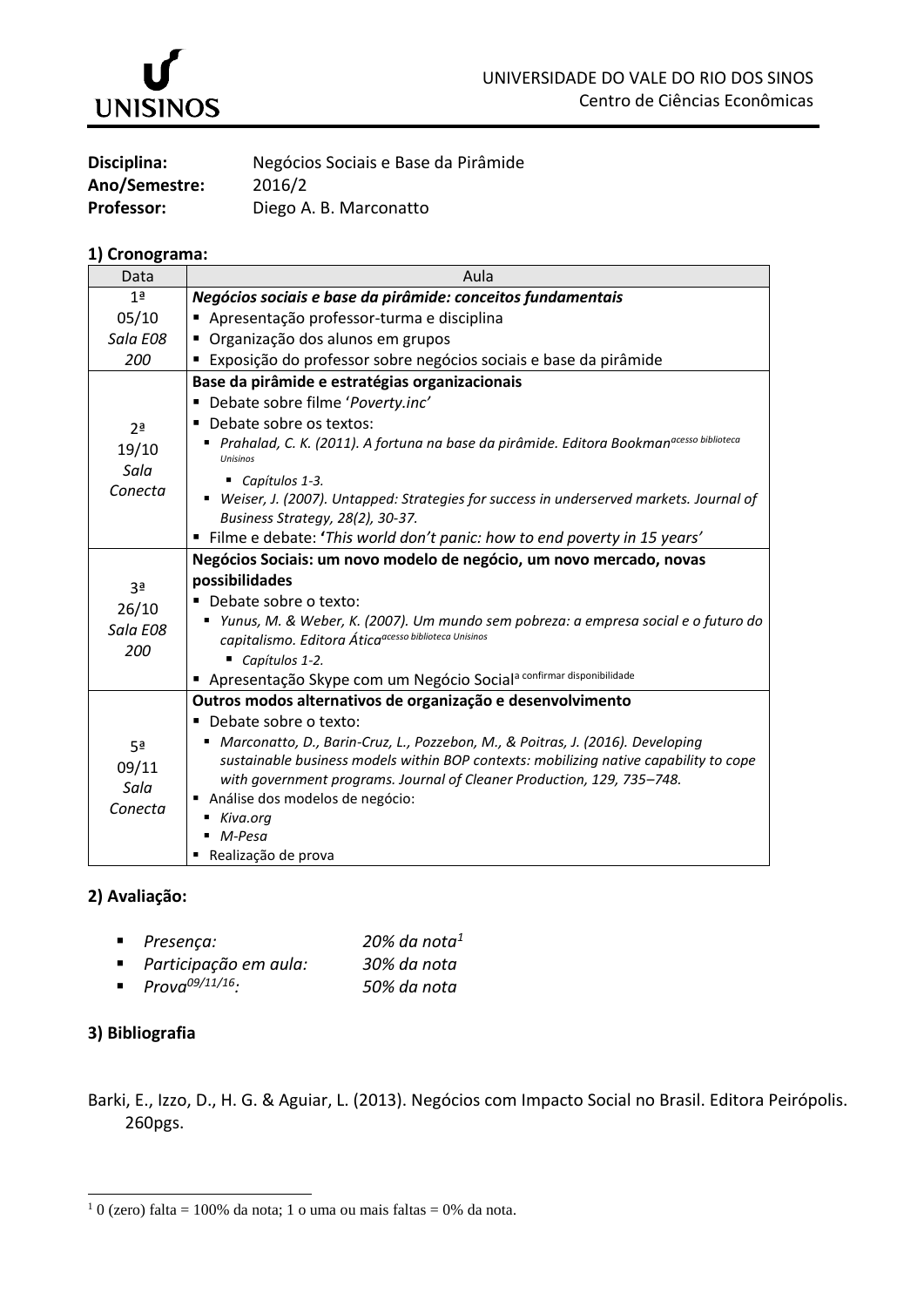- Bocken, N. M. P., Short, S. W., Rana, P., & Evans, S. (2014). A literature and practice review to develop sustainable business model archetypes. Journal of Cleaner Production, 65, 42–56.
- Dubb, S. (2016). Community wealth building forms: what they are and how to use them at the local level. Academy of Management Perspective, 30(2)
- Elkington, J. (1994). Towards the sustainable corporation: Win-win business strategies for sustainable development. California Management Review, 36(2), 90-100.
- Kolk, a., Rivera-Santos, M., & Rufin, C. (2013). Reviewing a Decade of Research on the "Base/Bottom of the Pyramid" (BOP) Concept. Business & Society.
- Kramer, M. (2011). Creating shared value. Harvard Business Review, (January-February), 1–17.
- London, T. & Hart, S. L. (2004). Reinventing strategies for emerging markets: Beyond the transnational model. Journal of International Business Studies, 35, 350-370.
- Marconatto, D. A. B., Barin-Cruz, L., & Pedrozo, E. A. (2015). When microfinance meets CSR. In: Dima Jamali; Charlotte Karam; Michael Blowfield. (Org.). Development-Oriented Corporate Social Responsibility: Locally-led Initiatives in Developing Economies. 01ed. Sheffield: Greenleaf.
- Marconatto, D., Barin-Cruz, L., Pozzebon, M., & Poitras, J. (2016). Developing sustainable business models within BOP contexts : mobilizing native capability to cope with government programs. Journal of Cleaner Production, 129, 735–748.
- Margolis, J. D., & Walsh, J. P. (2003). Misery Loves Rethinking Companies: Social Initiatives by Business. Administrative Science Quarterly, 48(2), 268–305.
- Phan, P., Siegel, D. S. & Wright, M (2016). Alternative forms of economic organization: be careful what you wish for. Academy of Management Perspective, 30(2).
- Barki, Prahalad, C. K., & Hart, S. L. (2002). The Fortune at the Bottom of the Pyramid. Strategy + Business, (26), 1–14.
- Rangan, V. K., Chu, M., & Petkoski, D. (2011). Segmenting the Base of the Pyramid. Harvard Business Review, 89(June), 113–117.
- Seelos, C., & Mair, J. (2007). Profitable Business Models and Market Creation in the Context of Deep Poverty: A Strategic View. Academy of Management Perspectives, 21(4), 49–63.
- Singh, R., Bakshi, M., & Mishra, P. (2014). Corporate Social Responsibility: Linking Bottom of the Pyramid to Market Development? Journal of Business Ethics, 361–373.
- Weiser, J. (2007). Untapped: Strategies for success in underserved markets. Journal of Business Strategy, 28(2), 30-37.

## **BIBLIOGRAFIA COMPLEMENTAR**

Boons, F., & Lüdeke-Freund, F. (2013). Business models for sustainable innovation: state-of-the-art and steps towards a research agenda. Journal of Cleaner Production, 45, 9–19.